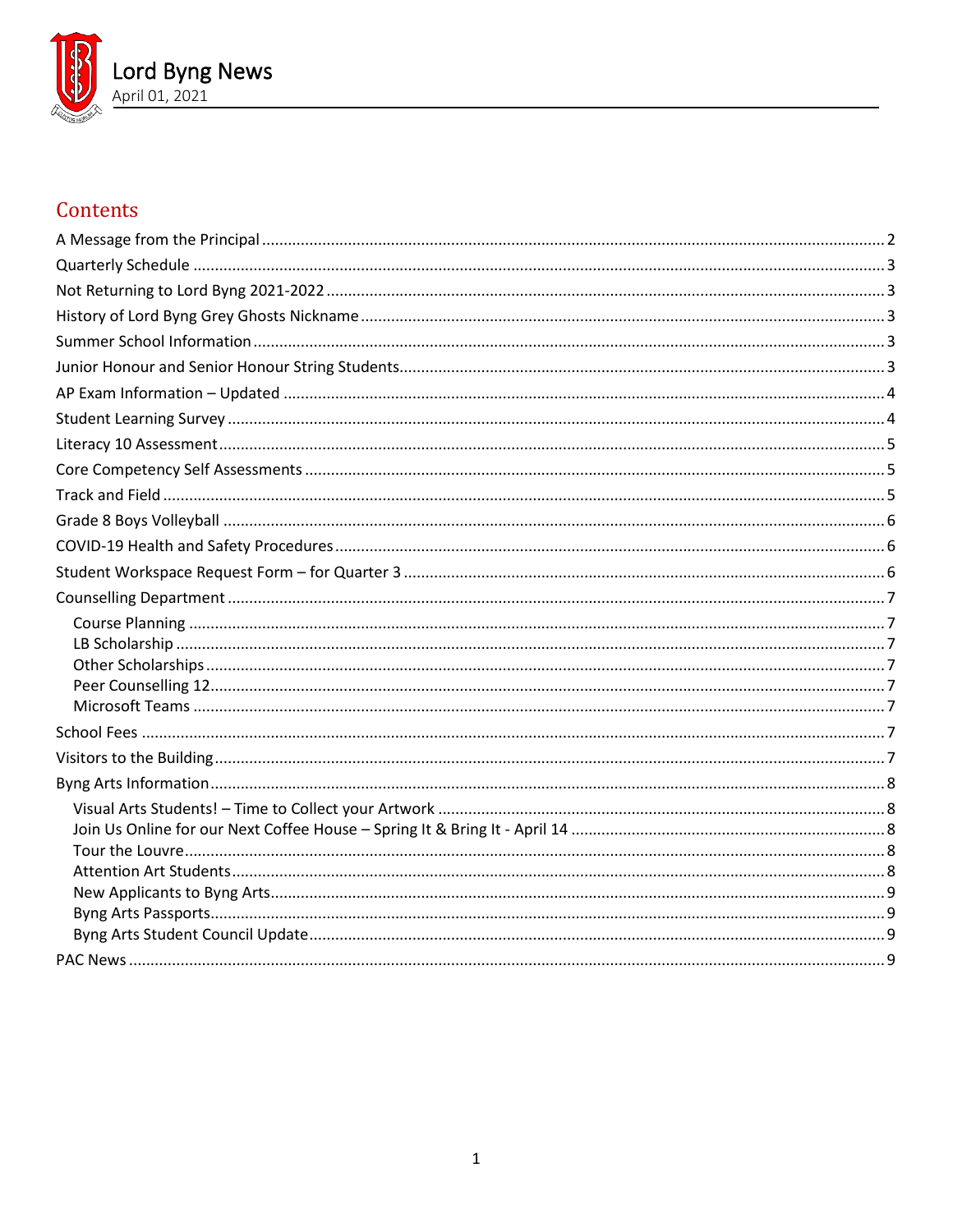## <span id="page-1-0"></span>**A Message from the Principal**

Dear Lord Byng Parents, Students and Community Members**,**

### **Welcome back!**

It has been another exciting week here at Byng and once again an opportunity for us all to work together as a community of learners. Highlights form the first week include an amazing art display that was here to greet us as we entered the building on Monday. The display was created by young artists from the **Byng Arts Program** and featured the works of artists that were reflecting on their learning experiences from **Black History Month** in February.

There will be a full update on this and several the other projects that are underway at the school next week in the **School News Section** of the **Friday Newsletter**. For now, I will share an image of just one of the art works from the display of prominent Canadian social activist and politician Viola Desmond.



Once again health and safety will remain as our top priority for staff, students and community members for the remainder of the school year as we continue to follow the updated guidelines that were shared with our community in a [letter th](https://www.vsb.bc.ca/schools/lord-byng/About-Us/Publications/Documents/20210331_LettertoFamilies_masks.pdf)at was sent out to parents yesterday by the VSB.

The weekend ahead is our Easter Weekend Holiday and on behalf of the school and our community we wish you all the very best and hope that you have a much deserved and restful weekend.

Mr. Wilmann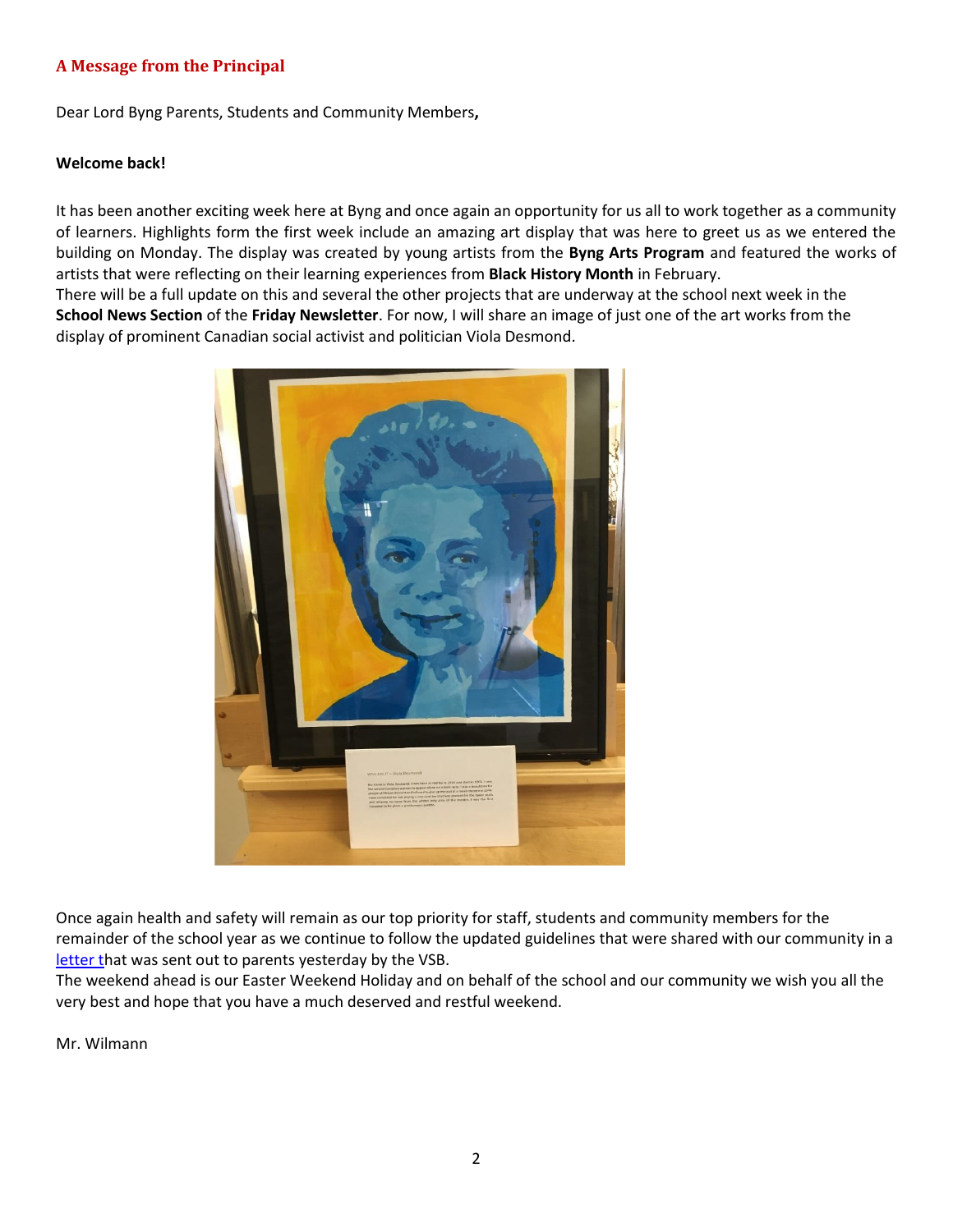# <span id="page-2-0"></span>**Quarterly Schedule**

Your D1(P4) class will be face to face the week of April 6th. See rotation schedule: [Student F2F Rotation Calendar](https://www.vsb.bc.ca/repository/SBAttachments/8e11130a-23bc-4157-9294-1c252018cc4d_STUDENTF2FandRemoteBlockCalendar2020-2021RevisedJan212021.pdf) (revised January 21, 2021).

Students were provided a Fillable Student Schedule for Q3 on TEAMS. Please click [here](https://www.vsb.bc.ca/repository/SBAttachments/fed7ecd3-21fb-4c8b-98e7-d128237eb9b2_FillableQ3studentschedule.pdf) for a copy.

# <span id="page-2-1"></span>**Not Returning to Lord Byng 2021-2022**

Students who are not planning to return to Lord Byng in Sept 2021, please clic[k here](https://www.vsb.bc.ca/schools/lord-byng/About-Us/Publications/Documents/Not%20Returning%20to%20Lord%20Byng%202021-2022.pdf) and return completed form to Ms. Tichelman in the school office.

# <span id="page-2-2"></span>**History of Lord Byng Grey Ghosts Nickname**

A Sunday Read: Why do nicknames matter? The origin story of Vancouver's Lord Byng Grey Ghosts! – Varsity Letters Please see link:

[https://varsityletters.ca/a-sunday-read-why-do-nicknames-matter-the-origin-story-of-vancouvers-lord-byng-grey](https://varsityletters.ca/a-sunday-read-why-do-nicknames-matter-the-origin-story-of-vancouvers-lord-byng-grey-ghosts/)[ghosts/](https://varsityletters.ca/a-sunday-read-why-do-nicknames-matter-the-origin-story-of-vancouvers-lord-byng-grey-ghosts/)

# <span id="page-2-3"></span>**Summer School Information**

- 1. Monday, April 19 Summer School website will go live with available course offerings.
- 2. Friday, April 30 Brochures/flyers will be sent to schools.
- 3. Tuesday, May 4 Online student registration process opens at 8:00 a.m.
- 4. There is no Preview summer school this year.
- 5. Secondary School Sites Churchill, John Oliver, Vancouver Technical
- 6. Grade  $8 9$  Review courses and Grade  $10 11$  Remedial courses: July  $8 -$  August  $5 \cdot 8:00$  am  $10:00$  am; 10:15 am – 12:15 pm. (Students will attend in-person classes.)
- 7. Grade  $10 12$  Completion courses: July  $6 -$  August  $10 8:00$  am  $11:35$  am;  $12:20$  pm  $3:55$  pm. (Students will attend in-person classes unless Public Health Orders warrant a change to a Day1/Day2 hybrid remote/in-person model.

<span id="page-2-4"></span>More information will be posted as soon as it becomes available.

# **Junior Honour and Senior Honour String Students**

"The Junior Honour and Senior Honour strings students have been working hard for a virtual festival recording. Each will video-tape their pieces for adjudication in the 1st and 2nd weeks of April. The video will be submitted to the ConBrio CloudFest later in April, whereby students will get the opportunity to work with a clinician to give them feedback on their performances.

Additionally, members of Strings Council have been planning a virtual Strings Benefit Concert happening the 2nd week of June. There will be more information provided in the coming weeks and months of school.

Junior Symphony is planning some exciting music: Mozart's Marriage of Figaro Overture and Saint-Saen's Baccanale. They will be making audio/video recordings of their pieces after Spring Break. The video will be shared on Teams for families to see at home."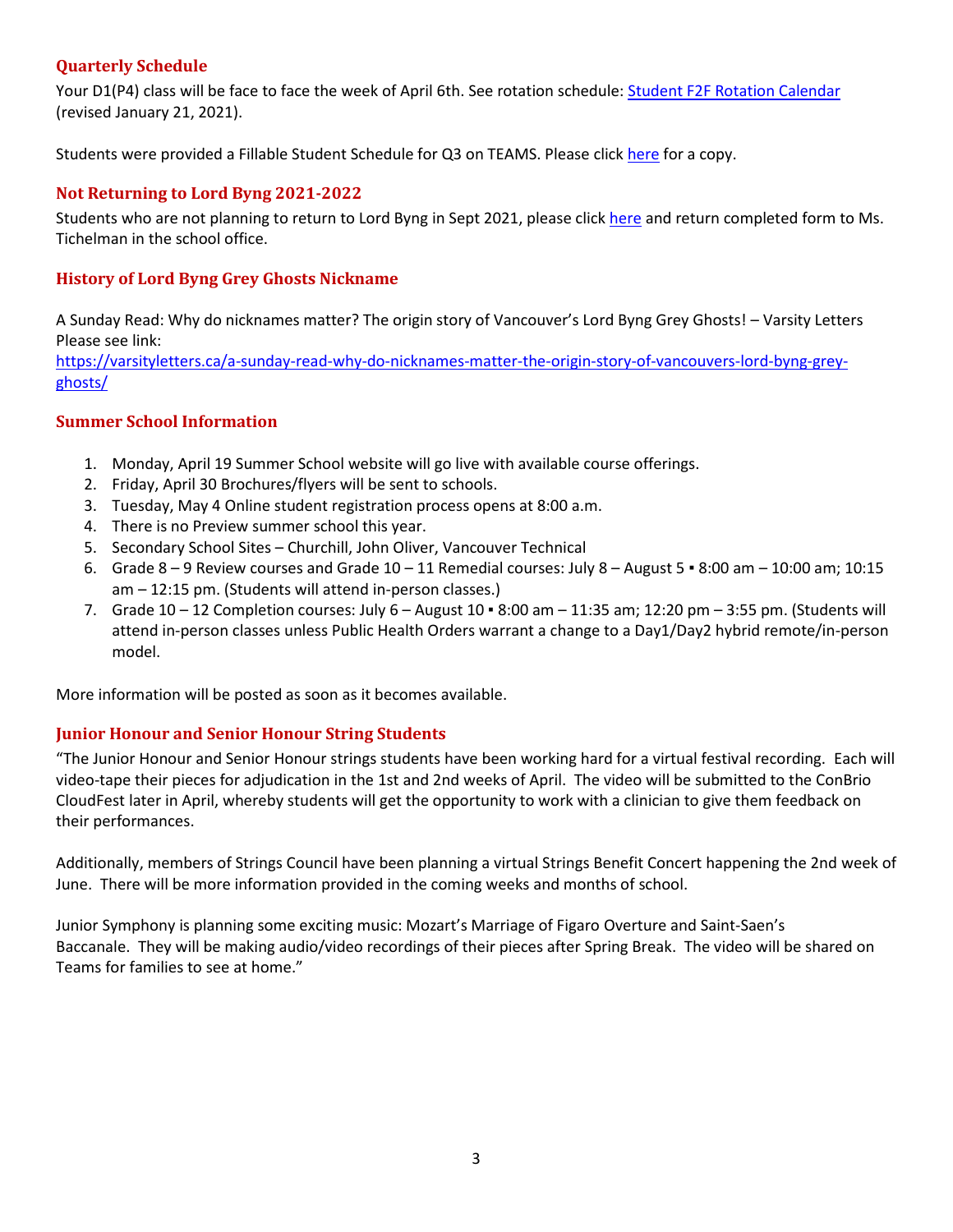# <span id="page-3-0"></span>**AP Exam Information – Updated**

Hello AP Students!

Please see the following updated Lord Byng AP Exam schedule. Thank you for registering for your AP exams. More information about the exam format will be shared closer to the exam dates.

| Exam                                  | Date                                                                                                                    | <b>Time</b> |
|---------------------------------------|-------------------------------------------------------------------------------------------------------------------------|-------------|
| AP Calculus AB/BC                     | Wednesday, June 9th                                                                                                     | $9:00$ am   |
|                                       | Digital At-Home                                                                                                         |             |
| AP Computer Science A                 | Tuesday, May 18 <sup>th</sup>                                                                                           | $1:00$ pm   |
|                                       | Digital At-Home                                                                                                         |             |
| AP English Literature and Composition | Tuesday, May 18th                                                                                                       | $9:00$ am   |
|                                       | Digital At-Home                                                                                                         |             |
| AP French Language and Culture        | Monday, May 10 <sup>th</sup>                                                                                            | $8:00$ am   |
|                                       | In-School                                                                                                               |             |
| <b>AP Statistics</b>                  | Thursday, June 10th                                                                                                     | $1:00$ pm   |
|                                       | Digital At-Home                                                                                                         |             |
| AP Drawing                            | Portfolio Submission Final Deadline: Thurs, May 20 <sup>th</sup><br>(Portfolios need to be completed before this date.) |             |

*For students not enrolled in an AP class at Lord Byng please visit the [VSB website](https://www.vsb.bc.ca/Student_Learning/Secondary/Advanced_Placement_Exams/Pages/Default.aspx) for more information.*

# <span id="page-3-1"></span>**Student Learning Survey**

All students, parents/guardians/caregivers, and staff are invited to participate in the annual Provincial Student Learning Survey.

The Provincial Student Learning Survey is unique in its scope, size and usefulness to schools. It gathers information from parents/guardians/caregivers, teachers and students on topics related to school environment, safety, and achievement. The information is used for planning in individual schools and provides a district and provincial perspective. We encourage all students, parents/guardians/caregivers, and staff to participate in this survey, as the results are important in identifying and celebrating current strengths, as well as determining where the school needs to focus improvement. The surveys contain standard questions for the Province – in addition, questions from the school and district that focus on local conditions or issues have been included.

# **To complete the survey as a student:**

- 1. Go to any computer that has an up-to-date internet browser access.
- 2. Go to www.bced.gov.bc.ca/sat\_survey/access.htm
- 3. Under the "Student" section:
	- District: **39 Vancouver**
	- Logon #: *your unique 9 (nine) digit Personal Education Number (PEN)*
	- Language: *the language of your choice*
- 4. Complete the survey by clicking on the appropriate circle to answer each question. Move to the next set of questions by clicking on the right arrow in the bottom right corner of the screen. Click on the left arrow to navigate backwards.
- **5.** When you are finished the survey, you will get a message "Thank you for sharing your views."

## **To complete the survey as a parent/guardian/caregiver:**

- 1. Go to any computer that has an up-to-date internet browser access.
- 2. Go to www.bced.gov.bc.ca/sat\_survey/access.htm
- 3. Under the section *Direct Access – no logon number required* select:
	- a. District: **39 Vancouver**
	- b. School: **Lord Byng Secondary**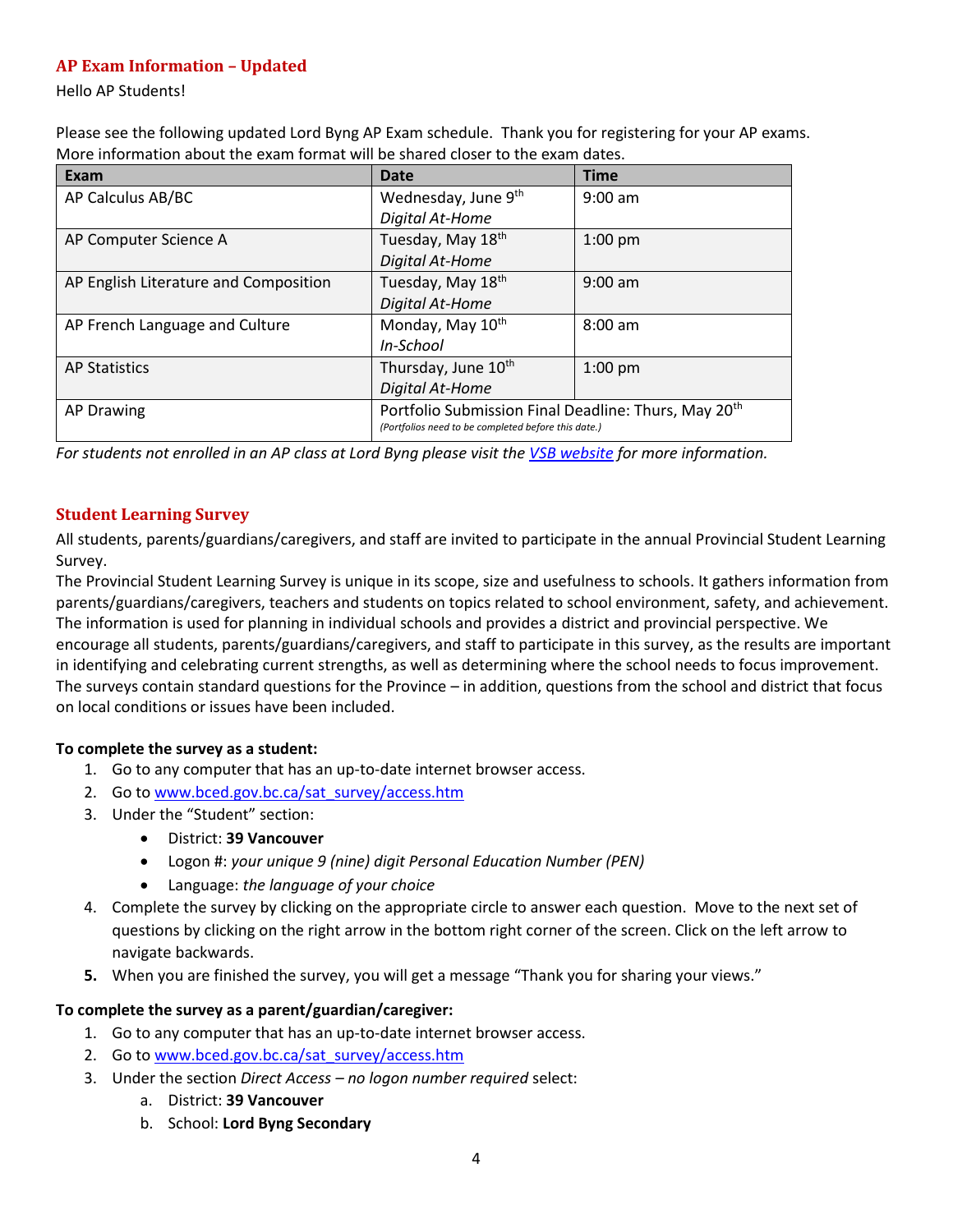- c. Language: *the language of your choice*
- 4. Complete the survey by clicking on the appropriate circle to answer each question. Move to the next set of questions by clicking on the right arrow in the bottom right corner of the screen. Click on the left arrow to navigate backwards.
- 5. When you are finished the survey, you will get a message "Thank you for sharing your views."

The Provincial Student Learning Survey site will be open until April 30th. Thank you for taking the time to complete the Provincial Student Learning Survey.

## <span id="page-4-0"></span>**Literacy 10 Assessment**

Our Literacy 10 Assessments will be taking place during the week of April 12th – 16th for all Grade 10 students as well as some Grade 11 students who have not yet written.

**[CLICK HERE](https://www.vsb.bc.ca/schools/lord-byng/About-Us/Publications/Documents/Exam%20Schedule%202%20for%20Students%20-%20Apr%202021%20-%20Literacy%20%20REVISED%20as%20of%20March%2030%202021.pdf) (REVISED for Grade 11 only start time March 30 2021)** to find the Literacy 10 Assessment Schedule for April 12th – 16th, organized by your face-to-face block 1-3 class.

- Please note the start time. We ask students to arrive 10 minutes before the start of the assessment (ex: 8:20am, 10:50 am or 11:50am).
- Students will not be permitted to write if they arrive 30 minutes past the scheduled time.
- Students must bring the following items to the assessment:
	- o A face mask
	- o A piece of photo ID
	- o *Devices such as smart phones are not permitted.*
- We recommend that all students try the [sample assessment](https://www.awinfosys.com/eassessment/gradassessments_sample.htm) to become familiar with the assessment format, instructions, and navigation.
	- $\circ$  Students can also collaborate with peers using the [workbooks and collaborative learning videos.](https://curriculum.gov.bc.ca/provincial/grade-10-literacy-assessment)
	- $\circ$  Students can access the [scoring guide and student examples](https://curriculum.gov.bc.ca/sites/curriculum.gov.bc.ca/files/pdf/assessment/GLA_10_Scoring_Guide_and_Student_Exemplars.pdf) so they can review real examples of student responses.
- All COVID-19 policies and procedures will be followed during the assessment. Masks must be worn and distance must be maintained. Daily health checks must be completed prior to attending. If anyone is ill, they must stay home. There will be an opportunity during the June session for anyone that needed to stay home.
- The Literacy 10 assessment is a graduation requirement. There will be an opportunity for Grade 11 students to register to write or re-write the Literacy 10 Assessment during the final session on June 14th – 23rd.

# <span id="page-4-1"></span>**Core Competency Self Assessments**

This quarter staff and students took the time to connect and communicate about the development of the core competencies. Students work through a process of self-assessment and reflection on their own progress over the school year. The final reflection and assessment of these competencies will occur during Quarter 4.

For more information about the core competencies within the BC curriculum please visit: <https://curriculum.gov.bc.ca/competencies>

## <span id="page-4-2"></span>**Track and Field**

Lord Byng Track and Field training has started! The practice schedule for the April and May will be as follows:

Mondays: 3:15 to 4: 45 pm at Camosun Park Tuesdays: 3:15 to 4:45 pm at Camosun Park Wednesdays: 11:30 am to 12:30 pm, Sprints and Relays, Main Gym Thursdays: 7:45 to 8:30 am, High Jump and Hurdles, Main Gym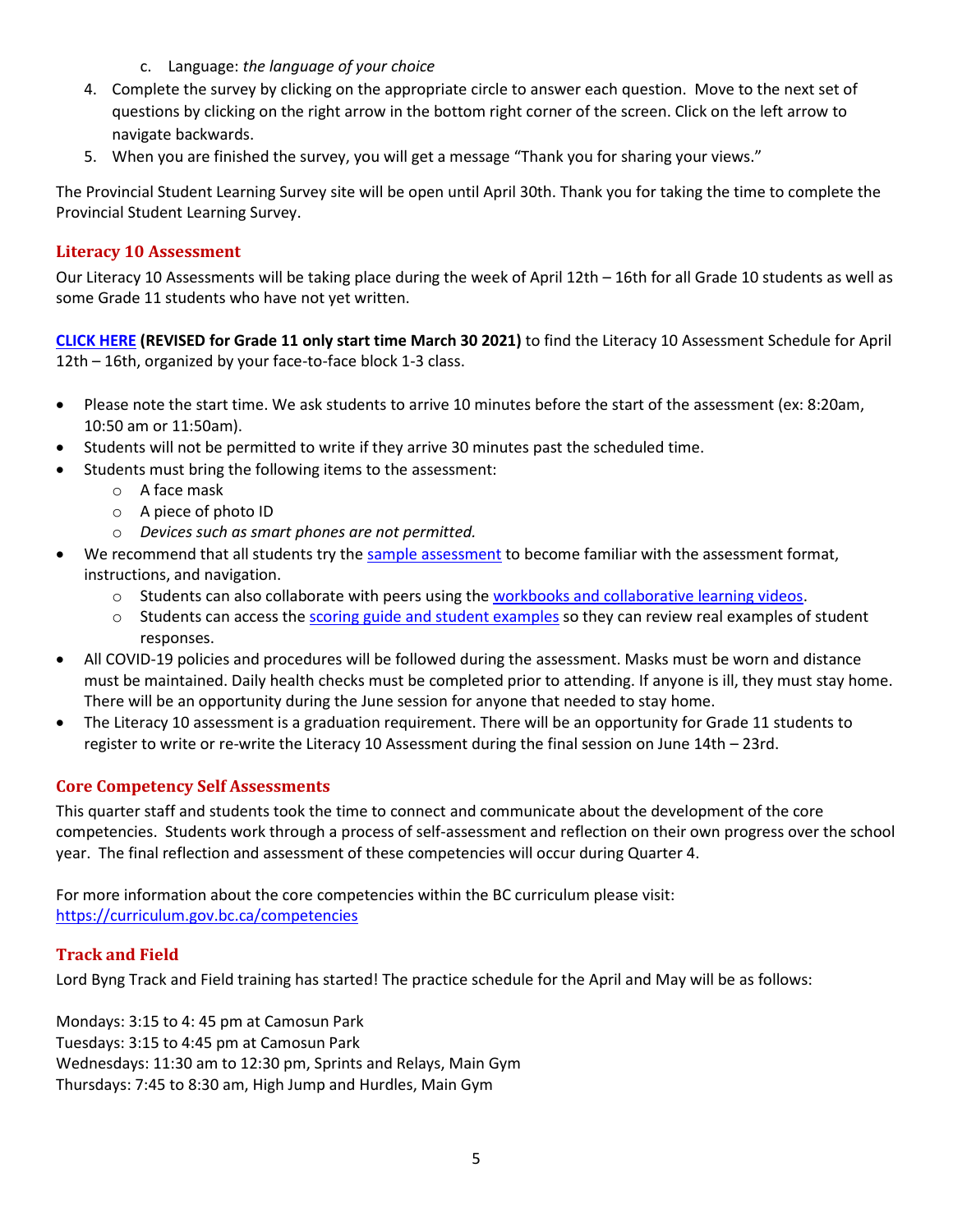If they missed the initial meeting, students must see Mr. Jack in the PE office or pick up the necessary forms attached to the bulletin board in the west side of the Main Gym. The entire practice and meet schedule is included. Contact Mr. Jack at [bjack@vsb.bc.ca](mailto:bjack@vsb.bc.ca) for more information.

## <span id="page-5-0"></span>**Grade 8 Boys Volleyball**

Boys Grade 8 Volleyball Tryouts will take place Wednesday, April 7th at 11:35 in the small gym and on Friday, April 9th in the main gym at 11:35. Any grade 8 boy interested in playing volleyball this year should be in attendance.

## <span id="page-5-1"></span>**COVID-19 Health and Safety Procedures**

Thank you to all students and staff for completing the [Daily Health](https://www.vsb.bc.ca/repository/SBAttachments/8e11130a-23bc-4157-9294-1c252018cc4d_COVID-19DailyHealthAssessment-Feb2021.pdf) 

[Assessment](https://www.vsb.bc.ca/repository/SBAttachments/8e11130a-23bc-4157-9294-1c252018cc4d_COVID-19DailyHealthAssessment-Feb2021.pdf) every day as part of our daily routine before entering our building. Thank you as well for discussing as a family the importance of maximizing physical distance, minimizing physical contact, wearing masks, and practicing proper hand hygiene and respiratory etiquette. All schools in the Vancouver School District have detailed procedures and protocols in place to do so. Thank you again to all students, families, and staff for your ongoing efforts to help keep Lord Byng safe.

# Key Messages for **Staff and Students**

- Maximize physical distance
- Minimize physical contact
- Proper hand hygiene
- Proper cough and sneeze etiquette
- Wearing masks
- Entry, exit, hallways and stairwell traffic flow
- Completing the daily health check and not coming to school if you are sick



Please see **[Updated Mask Guidelines for K-12 Schools](https://www.vsb.bc.ca/schools/lord-byng/About-Us/Publications/Documents/20210331_LettertoFamilies_masks.pdf)** as of March 31, 2021.

**Reminder to students to use correct doorway entrances and exits as well to follow directional arrows. Stairwells are one directional.**

# <span id="page-5-2"></span>**Student Workspace Request Form – for Quarter 3**

Students that are requiring a workspace for Quarter 3 must complete this [form](https://forms.office.com/Pages/ResponsePage.aspx?id=WC6KCzB7CEq6t9dVWeDjpcU6_SJBxJFAvnYu4EP3zdBUOE1DMDQwUkREWVY5NDZHTTI4Nk4wMzM5VC4u) to reserve a space. Please note that space is limited and only students that are registered for a workspace can occupy a dedicated workspace and must always follow the following health and safety requirements:

- 1. Always remain 2 meters apart.
- 2. Hands must be cleaned before sitting.
- 3. Masks must always be worn.
- 4. Food and drink are not allowed in this area.
- 5. Students must not share equipment.
- 6. Students must clean off desk after use.
- 7. Students can only sit in designated seating.

Dedicated locations for these working areas are:

- 1. The Upper Mezzanine (outside of library)
- 2. Art Gallery
- 3. Art Gallery Foyer (Crown Street Entrance)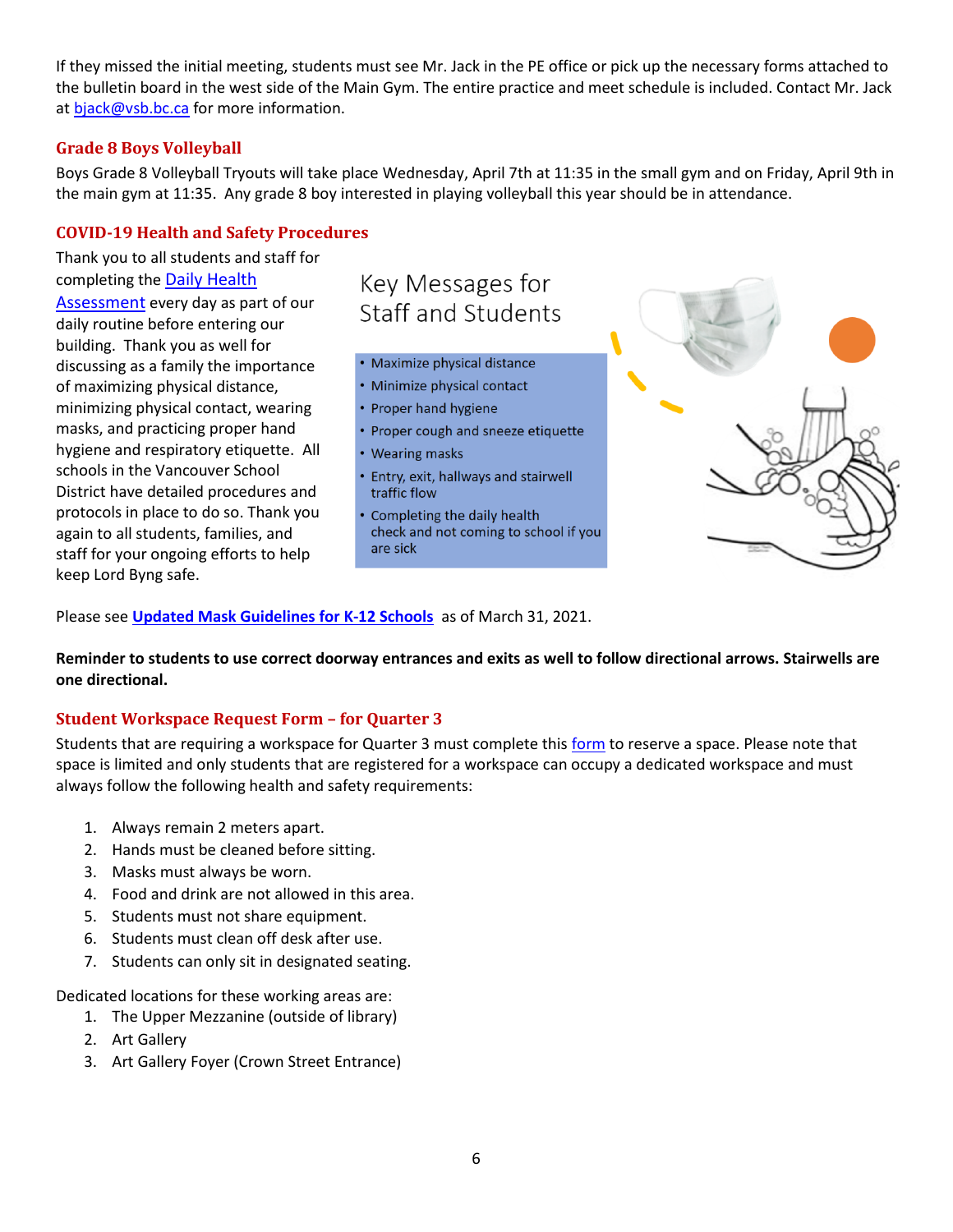## <span id="page-6-0"></span>**Counselling Department**

Counsellors have been assigned to students by their last name (for all grades):

- A to Gr Mr. R. Greenshields [rgreenshields@vsb.bc.ca](mailto:rgreenshields@vsb.bc.ca) Gs to L Ms. J. Radic [jradic@vsb.bc.ca](mailto:jradic@vsb.bc.ca) M to Te Mr. R. Rymer [rrymer@vsb.bc.ca](mailto:rrymer@vsb.bc.ca) (Ms. Smith is currently away)
- Tf to Z Ms. Birsan [ibirsan@vsb.bc.ca](mailto:ibirsan@vsb.bc.ca)

# <span id="page-6-1"></span>**Course Planning**

Here is the recap:

- 1. For all information regarding course planning please go to the [Course Planning](http://track.spe.schoolmessenger.com/f/a/epEVu_2nUM2nywwP3R0N_A~~/AAAAAQA~/RgRiFSUxP0RfaHR0cHM6Ly93d3cudnNiLmJjLmNhL3NjaG9vbHMvbG9yZC1ieW5nL0d1aWRhbmNlLWFuZC1TdXBwb3J0L0NvdXJzZS1QbGFubmluZy9QYWdlcy9kZWZhdWx0LmFzcHhXB3NjaG9vbG1CCmAusfEzYOqgbTZSEmtjb3VsdGVyQHZzYi5iYy5jYVgEAAAAAg~~) page on our school website.
- 2. We want to thank all the students and families for doing such a great job with entering their course selections into MyEd. At this time, students are able to view their course requests in MyEd. If you have any questions about course requests, please email your counsellor.

If you need help with your MyEd login and password email Mr. Vulgaris at [mvulgaris@vsb.bc.ca.](mailto:mvulgaris@vsb.bc.ca)

#### <span id="page-6-2"></span>**LB Scholarship**

All grade 12 students are encouraged to apply for our LB Scholarships. The application and all the details about the process are now posted in Teams. If you have any additional questions, please see Mr. Johnston or your counsellor. In order to be considered for an award, students must hand in a LB scholarship application.

## <span id="page-6-3"></span>**Other Scholarships**

Counsellors have been posting a lot of other scholarships that are available for all grade 12s to apply. We encourage all grade 12 students to take a look and apply for the ones that they feel are a good match. If they need any help with this, we are here to help.

#### <span id="page-6-4"></span>**Peer Counselling 12**

PC 12 applications are now available. Please check your Counselling Grade 11 Team - General Channel for all the details. This is available to grade 11 students only. For more information about this course, please check out: [Peer](https://www.vsb.bc.ca/schools/lord-byng/Teaching-and-Learning/Classes-and-Departments/Counselling/Pages/Peer-Counselling-12.aspx)  [Counselling 12](https://www.vsb.bc.ca/schools/lord-byng/Teaching-and-Learning/Classes-and-Departments/Counselling/Pages/Peer-Counselling-12.aspx)

## <span id="page-6-5"></span>**Microsoft Teams**

This is just a friendly reminder for students to keep checking their Counselling Team page. We have set up different channels and are posting various information that students may find useful. For Grade 11s and 12s there is a lot of information on various scholarship opportunities as well as post-secondary info.

## <span id="page-6-6"></span>**School Fees**

Click [here](https://vsb.schoolcashonline.com/) to pay for the 2020-2021 School fees and Supplemental fees.

If you haven't registered to School Cash Online, please follow the instructions below:

## Step 1: Clic[k here](https://vsb.schoolcashonline.com/)

Step 2: Register by selecting the "Get Started Now" and following the steps.

Step 3: After you receive the confirmation email, select the "click here" option, login in and add each of your children to your household account.

## <span id="page-6-7"></span>**Visitors to the Building**

The school building remains closed to the general public. Access by parents is by appointment only, approved directly by the Principal or Vice Principal, and for essential school business or on an emergency basis only. All other communication and business will occur via phone, virtual meeting, or email.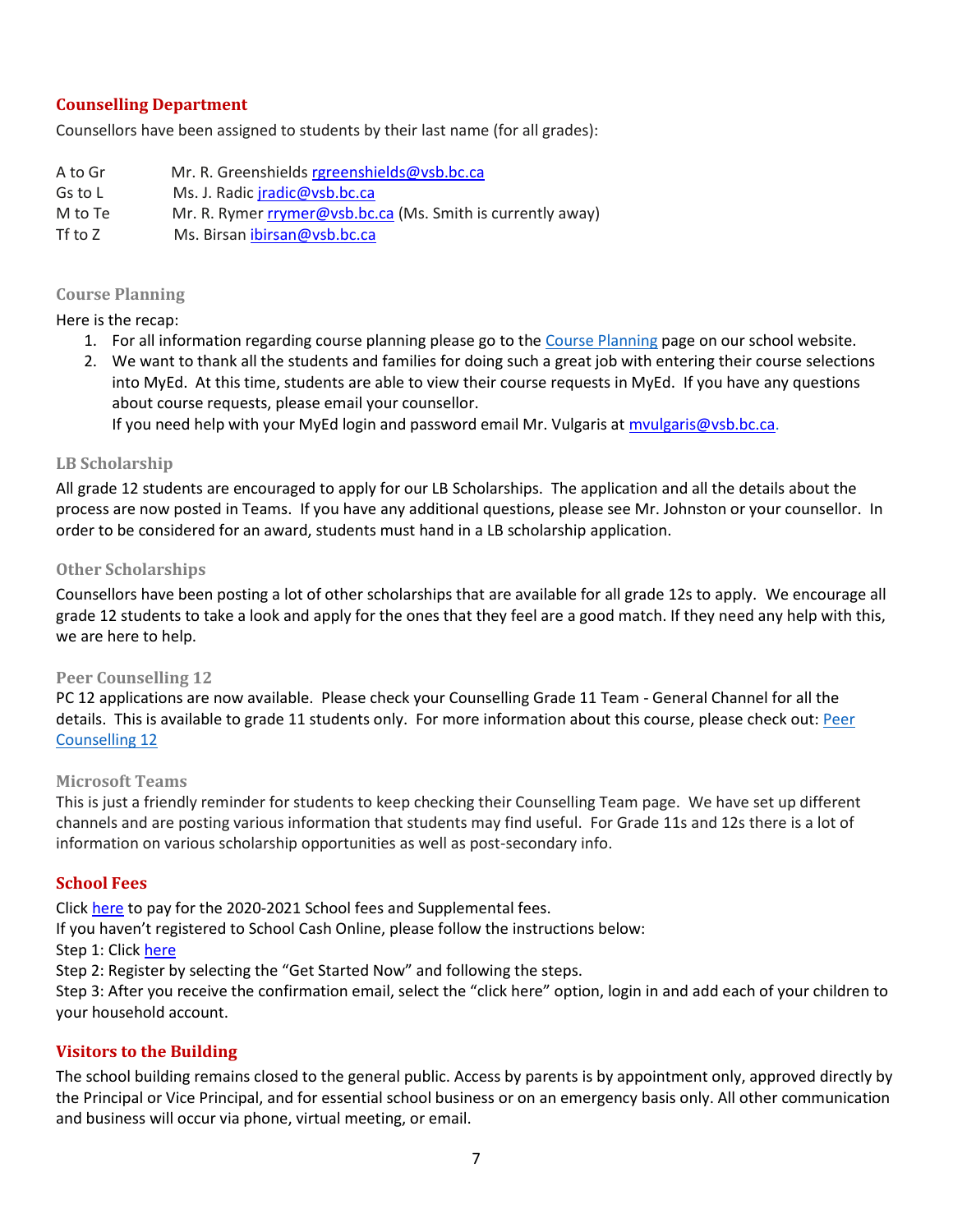# <span id="page-7-0"></span>**Byng Arts Information**

## <span id="page-7-1"></span>*Visual Arts Students! – Time to Collect your Artwork*

Two messages:

1. Did you work on a large shoe sculpture in Mr. Bowen's Art class either last year or this year? If yes, you may have noticed the art installation in the foyer outside of the Art Gallery. Well, the installation is taken down now and we need the shoes collected.

Please come by the foyer kiosk to collect a shoe as soon as possible; following April 9th the shoes will be irretrievable. Take your shoe home and hang it in your room! Thank you in advance!

*2.* Work from the last Gallery Show has been taken down and is waiting for you to pick it up in the Gallery. Thank you artists for your creative contributions (any questions or concerns can be directed to one of the art teachers – [jhartley@vsb.bc.ca\)](mailto:jhartley@vsb.bc.ca)

## <span id="page-7-2"></span>*Join Us Online for our Next Coffee House – Spring It & Bring It - April 14*

Music, poetry, humour, and part two of the rap battle. Please join us for a live broadcast on Wednesday, April 14<sup>th</sup> at 5:00 on Teams.

Sign up to perform:

If you want to perform as part of the event, please fill out this form. Any type of performance is welcome and all students at Byng can participate!

Sign Up Form: [CLICK THIS LINK](https://docs.google.com/forms/d/e/1FAIpQLSdq_UDU6OXbgxX7xakMww0PZ6Jjl-B8o5jyKajb_FxPsynJDg/viewform)

FAQ

What is a coffeehouse: A place for you to showcase your artistic talents in front of a live audience!

When: April 14th at 5pm

Where: All performances will be done remotely over a Teams call.

This is organized by the Byng Arts Student Council but is open to everyone who wants to attend or perform. Check out @byngartstudentcouncil on Instagram for more info!

# <span id="page-7-3"></span>*Tour the Louvre*

Tired of being at home looking at the same walls? This article from the Verge by Kait Sanchez provides information on how to access the vast collections of the Louvre from the comfort of your living room. Follow the suggested itinerary focused on animals which includes a gun wielding monkey or use one of the themed albums provided by the curatorial department of the Louvre. Mona is waiting. [Click Here](https://www.theverge.com/2021/3/29/22357261/louvre-museum-art-collections-online-animal-paintings) for the article.

# <span id="page-7-4"></span>*Attention Art Students*

[Portfolio Clinics at Home](https://mx.technolutions.net/ss/c/VpDhrCrvzjOrNk6AZ3TbHn8Q9rark4vajV4n5HStuuUKrzDYqN8Bw4t2Sjc6JNPX2VfeiWTQyJt-1GpfBa1c7w/3an/k4Ps-h1iRC-_CT-uOoCfsg/h7/1QRH6k43Yj6xPafQwcJ9VI7-kjl7F89hIlDXOuY-ZKU) from Ontario's University of Art and Design. These programs are designed for learners between the ages of 15-19 who are getting ready for a creative education; work with OCAD U faculty (who are professionals in their field) and come away with a finished work or in-progress work to include in their portfolio.

[Between April 10th and 28th student can register for one or more 3-hour long workshops.](https://mx.technolutions.net/ss/c/VpDhrCrvzjOrNk6AZ3TbHn8Q9rark4vajV4n5HStuuUKrzDYqN8Bw4t2Sjc6JNPX2VfeiWTQyJt-1GpfBa1c7w/3an/k4Ps-h1iRC-_CT-uOoCfsg/h8/MPAO5N8L08ltWEFTXWTUYVQcvRPdRA2JsT0H3viqzYE) Each one is \$35 (CAD) and they will take place live on Microsoft Teams.

## **Workshops include:**

- Model Drawing Through Screen
- Explorations in Drawing with Ink
- 3-Dimensional Package Design